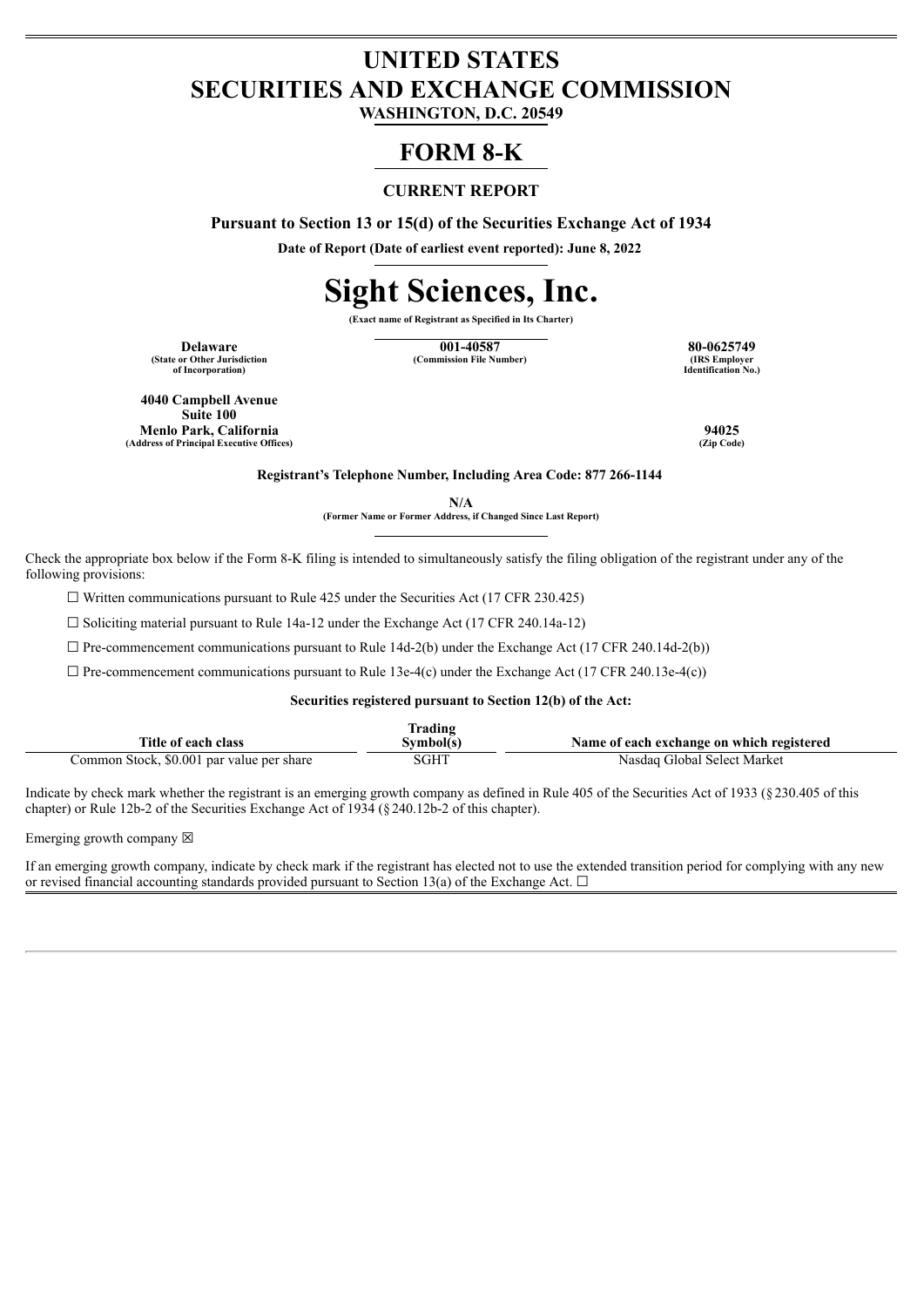### **Item 5.07. Submission of Matters to a Vote of Security Holders.**

On June 8, 2022, Sight Sciences, Inc. (the "Company") held its annual meeting of stockholders. A total of 33,302,882 shares of the Company's common stock were present in person or represented by proxy at the meeting, representing approximately 70.0% of the Company's common stock outstanding as of the April 11, 2022 record date. Set out below are the voting results for the proposals considered and voted upon at the meeting, each of which were described in the Company's Definitive Proxy Statement filed with the Securities and Exchange Commission on April 29, 2022.

Item 1 – Election of three Class I directors to serve until the Company's annual meeting of stockholders to be held in 2025 and until their respective successors have been duly elected and qualified.

|               | <b>Votes FOR</b> | <b>Votes WITHHELD</b> | <b>Broker Non-Votes</b> |
|---------------|------------------|-----------------------|-------------------------|
| Paul Badawi   |                  |                       |                         |
|               | 29,040,248       | 2,414,236             | 1,848,398               |
| Brenda Becker | 31,405,336       | 49.148                | 1,848,398               |
| Erica Rogers  | 27, 239, 339     | 4,215,145             | 1,848,398               |

Item  $2 -$  Ratification of the appointment of Deloitte & Touche LLP as the Company's independent registered public accounting firm for the fiscal year ending December 31, 2022.

| <b>Votes FOR</b> | <b>Votes AGAINST</b> | <b>Votes ABSTAINED</b> | <b>Broker Non-Votes</b> |
|------------------|----------------------|------------------------|-------------------------|
| 33,168,884       | 115,476              | 18,522                 |                         |

Based on the foregoing votes, Paul Badawi, Brenda Becker and Erica Rogers were elected as Class I directors, and the appointment of Deloitte & Touche LLP as the Company's independent public accounting firm for the fiscal year ending December 31, 2022 was duly ratified.